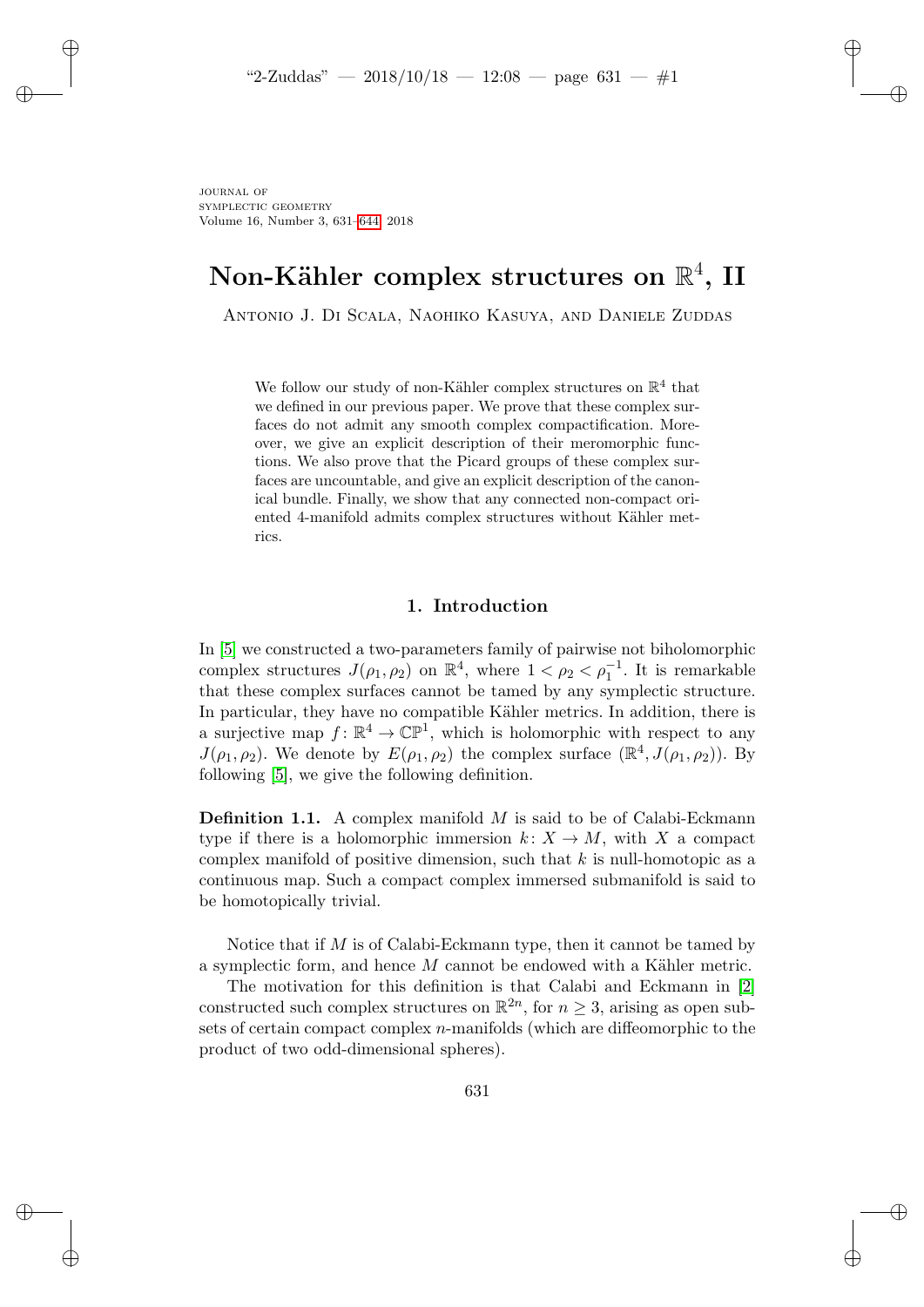On the other hand, the manifolds  $E(\rho_1, \rho_2)$  are the first examples of Calabi-Eckmann type complex surfaces [\[5\]](#page-11-0). However, as the following main theorem states, our surfaces cannot be realised as analytic subsets of any compact complex non-singular surface.

<span id="page-1-1"></span>**Theorem 1.2.**  $E(\rho_1, \rho_2)$  cannot be holomorphically embedded in any compact complex surface.

For a complex manifold X, let  $\mathcal{M}(X)$  denote the field of meromorphic functions of X. Moreover, we denote by  $Pic(X)$  the Picard group of X, and by  $\omega_X$  the canonical line bundle of X.

Let  $\mathcal{O}_{\mathbb{CP}^1}(k)$  be the holomorphic line bundle on  $\mathbb{CP}^1$  with first Chern number  $k \in \mathbb{Z}$ , and consider the induced holomorphic line bundle  $L_k =$  $f^*(\mathcal{O}_{\mathbb{CP}^1}(k))$  on  $E(\rho_1, \rho_2)$ . By abusing notation, we denote by  $f^*$  also the pullback homomorphisms determined by  $f$  between the groups that we consider in the next theorem. This shall not be misleading, being the exact meaning of the symbol  $f^*$  clear from the context.

<span id="page-1-2"></span>Theorem 1.3. The following properties hold:

- 1)  $f^*$ :  $\mathcal{M}(\mathbb{CP}^1) \to \mathcal{M}(E(\rho_1, \rho_2))$  is an isomorphism.
- 2)  $f^*: Pic(\mathbb{CP}^1) \cong \mathbb{Z} \to Pic(E(\rho_1, \rho_2))$  is injective and maps  $\mathcal{O}_{\mathbb{CP}^1}(-2)$  to  $\omega_{E(\rho_1,\rho_2)}$ , namely  $\omega_{E(\rho_1,\rho_2)} = L_{-2}$ .
- 3) Pic $(E(\rho_1, \rho_2))$  is uncountable.

<span id="page-1-0"></span>Theorem 1.4. The total space of a holomorphic vector bundle of rank n over  $E(\rho_1, \rho_2)$  determines a Calabi-Eckmann type complex structure on  $\mathbb{R}^{2n+4}$ . Moreover, the total spaces of the Whitney sums  $L_{k_1}\oplus L_{k_2}\oplus\cdots\oplus$  $L_{k_n}$ , with  $k_1 \leq k_2 \leq \cdots \leq k_n$ , are pairwise not biholomorphic to each other for all choices of the parameters  $1 < \rho_2 < \rho_1^{-1}$  and  $(k_1, k_2, \dots, k_n) \in \mathbb{Z}^n$ .

**Remark 1.5.** The complex structures on  $\mathbb{R}^{2n}$  that arise as in the statement of Theorem [1.4](#page-1-0) are not biholomorphic to those constructed by Calabi and Eckmann in [\[2\]](#page-11-1). Indeed, by our construction,  $\mathbb{R}^{2n}$  admits an immersed rational curve with one node, while the only compact curves in the Calabi and Eckmann examples are smooth elliptic curves.

Finally, we give a general result for Calabi-Eckmann type complex surfaces.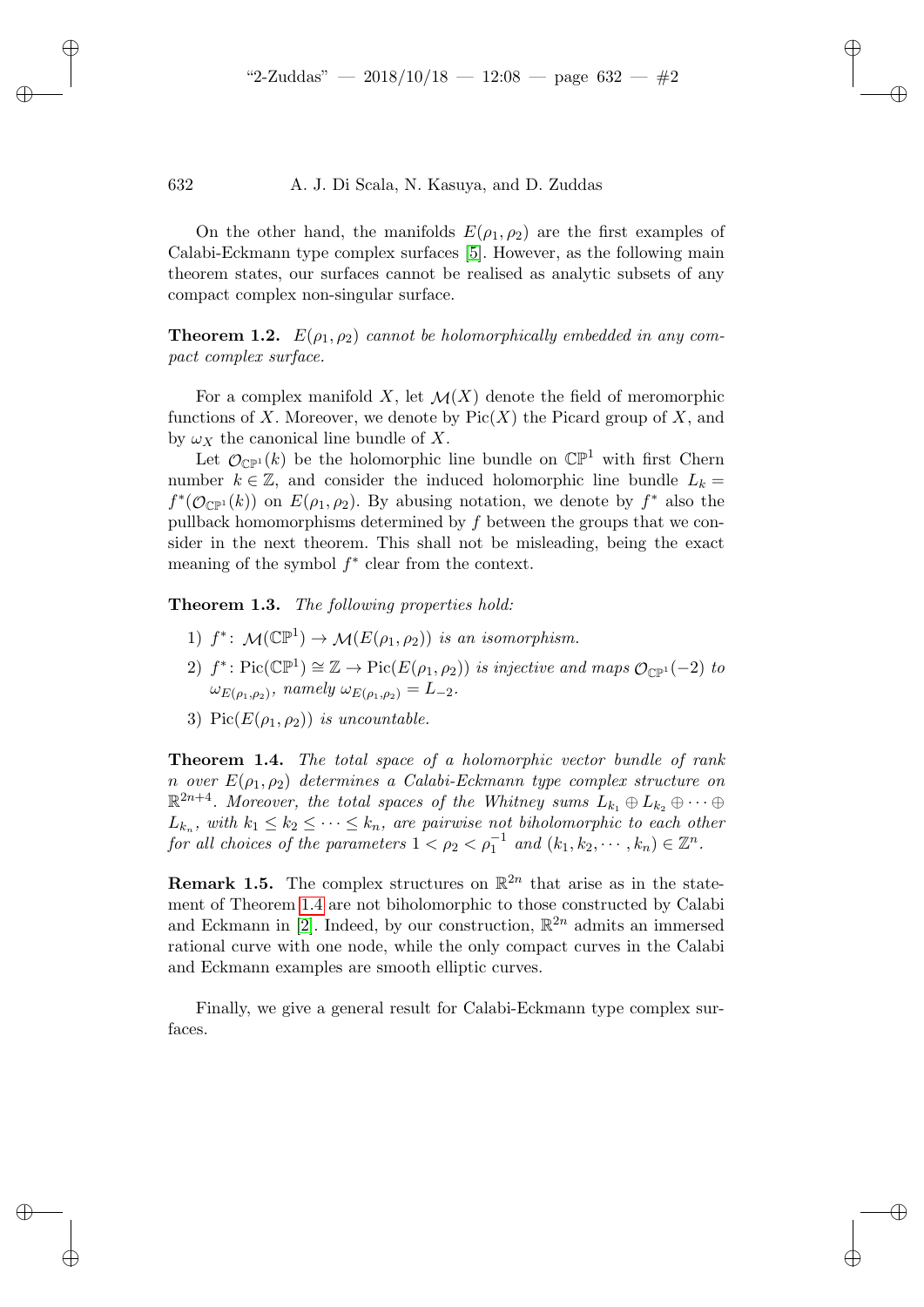<span id="page-2-1"></span>Theorem 1.6. Any non-compact connected oriented smooth 4-manifold M admits a complex structure of Calabi-Eckmann type, which is compatible with the given orientation.

Our study of the properties of the complex surfaces  $E(\rho_1, \rho_2)$  will be continued in the paper [\[12\]](#page-12-0) of the second and the third author. Therein, we prove a pseudoconcavity property of  $E(\rho_1, \rho_2)$ .

The paper is organized as follows. In Section [2](#page-2-0) we recall the construction of the complex manifolds  $E(\rho_1, \rho_2)$  as it is given in [\[5\]](#page-11-0), and we also fix the notations. In Section [3,](#page-3-0) we recall some classification results for compact complex surfaces that are needed in the proof of Theorem [1.2.](#page-1-1) In Section [4](#page-4-0) we prove Theorems [1.2](#page-1-1) and [1.3.](#page-1-2) Finally, in Section [5](#page-8-0) we prove Theorems [1.4](#page-1-0) and [1.6.](#page-2-1)

## 2. Non-Kähler complex structures on  $\mathbb{R}^4$

<span id="page-2-0"></span>Consider the complex annulus  $\Delta(r_0, r_1) = \{z \in \mathbb{C} \mid r_0 < |z| < r_1\}$  and the disk  $\Delta(r) = \{z \in \mathbb{C} \mid |z| < r\}$ . Fix positive numbers  $\rho_0$ ,  $\rho_1$  and  $\rho_2$  such that  $1 < \rho_2 < \rho_1^{-1} < \rho_0^{-1}.$ 

Let  $f_1: W_1 \to \Delta(\rho_1)$  be a relatively minimal elliptic holomorphic Lefschetz fibration with one singular fiber. In other words,  $W_1$  is a fibered tubular neighborhood of a singular fiber of type  $I_1$  in an elliptic complex surface by Kodaira results [\[13,](#page-12-1) [15\]](#page-12-2).

Following Kodaira [\[14\]](#page-12-3), we can represent  $f_1$  as follows. First, we consider the quotient  $W'_1 = (\mathbb{C}^* \times \Delta(0,\rho_1))/\mathbb{Z}$ , where the action is given by  $n \cdot (z, w) = (zw^n, w)$ . The projection on the second factor  $W'_1 \to \Delta(0, \rho_1)$ is a holomorphic elliptic fibration that is equivalent to  $f_1$  restricted over  $\Delta(0,\rho_1)$ . Therefore, we can consider  $W_1'$  as an open subset of  $W_1$  (precisely, as the complement of the singular fiber).

Let  $W_2 = \Delta(1,\rho_2) \times \Delta(\rho_0^{-1})$  be endowed with the product complex structure, and let  $f_2: W_2 \to \Delta(\rho_0^{-1})$  be the canonical projection. Consider also the open subset  $V_2 = \Delta(1, \rho_2) \times \Delta(\rho_1^{-1}, \rho_0^{-1}) \subset W_2$ .

Now, consider the multi-valued holomorphic function  $\varphi: \Delta(\rho_0, \rho_1) \to \mathbb{C}^*$ defined by

$$
\varphi(w) = \exp\left(\frac{1}{4\pi i} (\log w)^2 - \frac{1}{2} \log w\right).
$$

As it can be easily checked, the image of the map  $\Phi: \Delta(1,\rho_2) \times \Delta(\rho_0,\rho_1)$  $\rightarrow \mathbb{C}^* \times \Delta(0,\rho_1)$  defined by  $\Phi(z,w) = (z\varphi(w),w)$ , is invariant under the above  $\mathbb{Z}$ -action. Therefore, the composition of  $\Phi$  with the projection map  $\pi: \mathbb{C}^* \times \Delta(0, \rho_1) \to W_1' \subset W_1$  determined by the Z-action, is a single-valued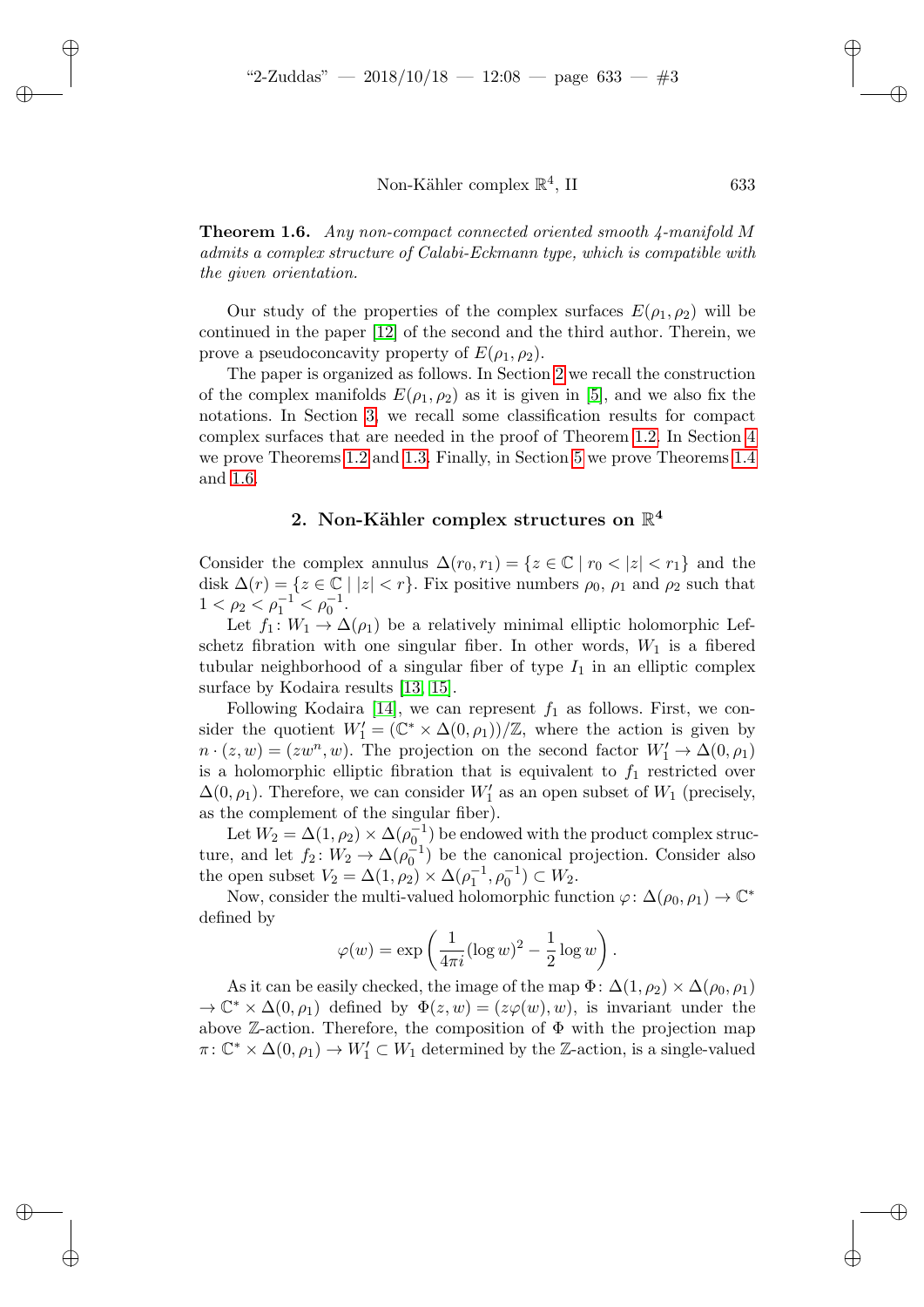holomorphic embedding, and let  $V_1 \subset W_1$  be the image of  $\pi \circ \Phi$ . Notice that  $\pi \circ \Phi$  gives an identification of  $V_1$  with the product  $\Delta(1, \rho_2) \times \Delta(\rho_0, \rho_1)$ .

We are now ready to glue  $W_1$  and  $W_2$  together by identifying  $V_1$  and  $V_2$  via the biholomorphism  $j: V_1 = \Delta(1, \rho_2) \times \Delta(\rho_0, \rho_1) \rightarrow V_2$  defined by  $j(z, w) = (z, w^{-1})$ . We obtain the complex manifold  $E(\rho_1, \rho_2) = W_1 \cup_j W_2$ . The result does not depend on the parameter  $\rho_0$  up to biholomorphisms, since  $\rho_0$  determines only the size of the gluing region.

Moreover, we can define a surjective holomorphic map  $f: E(\rho_1, \rho_2) \rightarrow$  $\mathbb{CP}^1$  by putting  $f(x) = f_1(x)$  if  $x \in W_1$  and  $f(x) = f_2(x)$  if  $x \in W_2$ , where  $\mathbb{CP}^1$  is regarded as the Riemann sphere resulting from the gluing  $\Delta(\rho_1) \cup_h$  $\Delta(\rho_0^{-1})$ , with  $h: \Delta(\rho_0, \rho_1) \to \Delta(\rho_1^{-1}, \rho_0^{-1})$  defined by  $h(w) = w^{-1}$ .

It can be proved that  $E(\rho_1, \rho_2)$  is diffeomorphic to  $\mathbb{R}^4$  essentially by means of the Kirby calculus applied to Lefschetz fibrations, see Gompf and Kirby [\[9\]](#page-11-2) and Apostolakis, Piergallini and Zuddas [\[1\]](#page-11-3). In [\[5\]](#page-11-0) this has been done by relating the decomposition of  $E(\rho_1, \rho_2)$  given in its definition with a decomposition of  $\mathbb{R}^4 \subset S^4$  determined by the Matsumoto-Fukaya fibration, which is a genus-one achiral Lefschetz fibration  $S^4 \to S^2$  [\[19\]](#page-12-4). Actually, the map f above coincides with the restriction of this fibration on  $\mathbb{R}^4 \subset S^4$ .

It follows that the fibers of  $W_1$  have null-homotopic inclusion map in the contractible space  $E(\rho_1, \rho_2)$ , namely they are homotopically trivial. Then, the complex manifold  $E(\rho_1, \rho_2) \cong \mathbb{R}^4$  is of Calabi-Eckmann type by Definition [1.1.](#page-0-0)

Moreover, the only compact holomorphic curves in  $E(\rho_1, \rho_2)$  are the compact fibers of  $f$ , see [\[5,](#page-11-0) Proposition 5].

We point out that our construction cannot be modified to have embedded or immersed compact holomorphic curves of genus  $> 1$ . This was observed for an arbitrary almost complex structure on  $\mathbb{R}^4$  by Di Scala and Vezzoni [\[6\]](#page-11-4) and also by Di Scala, Kasuya and Zuddas [\[4\]](#page-11-5) from a different viewpoint.

#### 3. The classification of compact complex surfaces

<span id="page-3-0"></span>According to Kodaira [\[18,](#page-12-5) Theorem 55] (see also [\[13,](#page-12-1) [17\]](#page-12-6)), compact complex surfaces are classified into the following seven classes, up to blow ups and blow downs.

- (I)  $\mathbb{CP}^2$  or  $\mathbb{CP}^1$ -bundles over a compact complex curve;
- $(II)$  K3 surfaces;
- (III) complex tori;
- (IV) Kähler elliptic surfaces;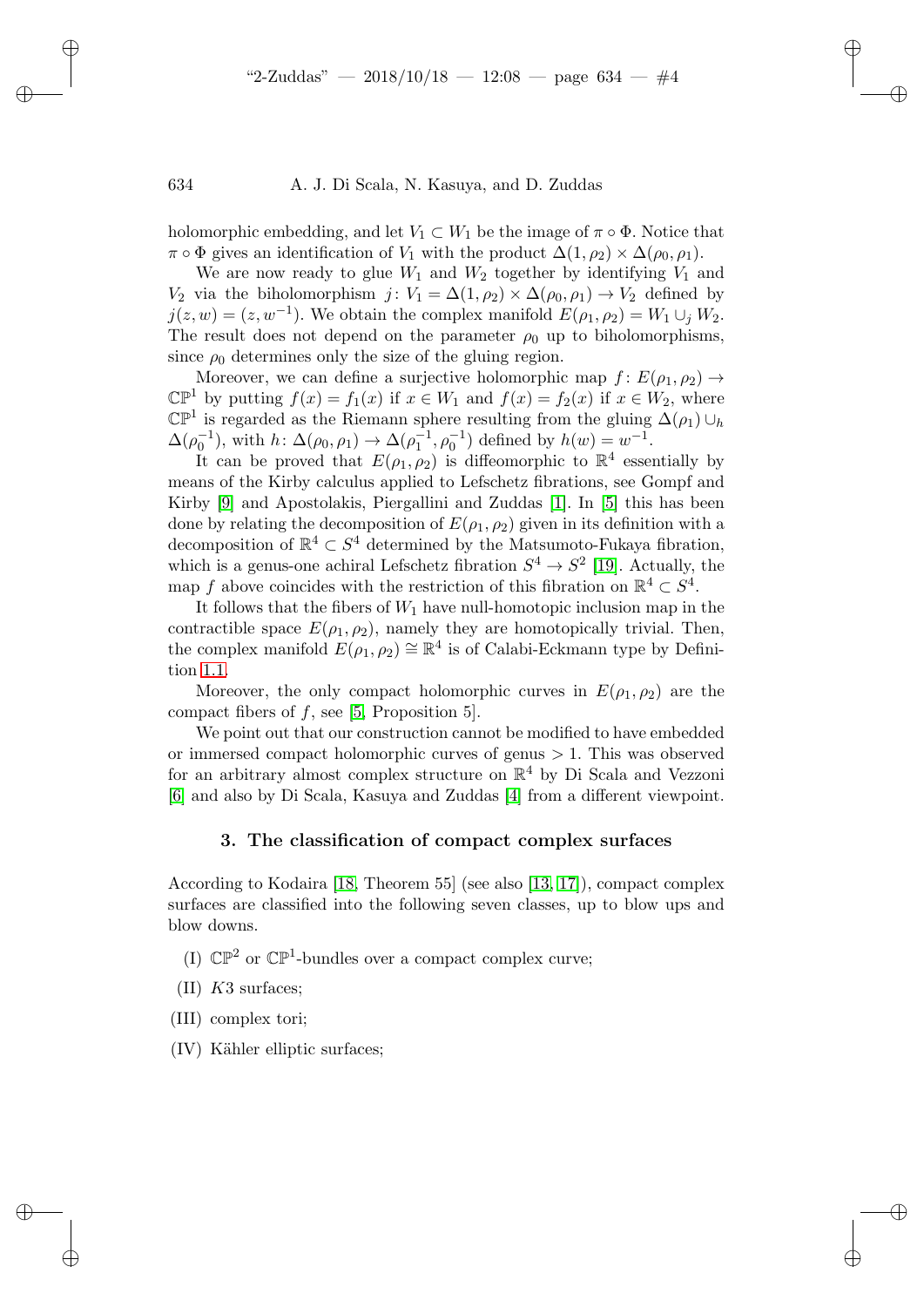635

(V) algebraic surfaces of general type;

(VI) elliptic surfaces whose first Betti number  $b_1$  is odd and greater than 1;

(VII) surfaces with  $b_1 = 1$ .

Surfaces of class I to V are Kähler, while surfaces of classes VI and VII are non-Kähler, because of the following theorem.

Theorem 3.1 (Miyaoka [\[20\]](#page-12-7) and Siu [\[22\]](#page-12-8)). A compact complex surface is Kähler if and only if the first Betti number is even.

We recall also the following theorem.

Theorem 3.2 (Chow and Kodaira [\[3\]](#page-11-6) and Kodaira [\[13\]](#page-12-1)). A compact complex surface is algebraic if the algebraic dimension is two, and it is elliptic if the algebraic dimension is one.

Thus, the algebraic dimension of a non-Kähler surface is 0 or 1. Hence it is 1 for class VI. On the other hand, class VII is divided into the two cases where the algebraic dimension is 0 or 1. If it is 0, then  $X$  has at most finitely many compact holomorphic curves by Kodaira [\[13\]](#page-12-1). Otherwise, X is an elliptic surface. Such elliptic surfaces are further classified according as if they are minimal or not minimal. If  $X$  is a minimal elliptic surface of class VII, then X is obtained from the product  $\mathbb{CP}^1 \times E$  by a finite sequence of logarithmic transformations, where  $E$  is a smooth elliptic curve [\[16\]](#page-12-9). If  $X$  is not minimal, then it is obtained from a minimal one by blow ups.

#### 4. The proofs of Theorems [1.2](#page-1-1) and [1.3](#page-1-2)

<span id="page-4-0"></span>*Proof of Theorem [1.2.](#page-1-1)* The proof is by contradiction. So, suppose that  $E(\rho_1, \rho_2)$  $\rho_2$ ) is embedded as a domain in a compact complex surface X, and let  $i: E(\rho_1, \rho_2) \to X$  be a holomorphic embedding.

Recall that  $E(\rho_1, \rho_2)$  is not Kähler. Hence, X cannot be Kähler, and so it is of class VI or VII. Moreover, the algebraic dimension is 0 or 1. If it is 0, then X contains at most finitely many compact holomorphic curves, while  $E(\rho_1, \rho_2)$  does contain infinitely many, which is impossible. Hence, the algebraic dimension must be 1. Therefore,  $X$  has an elliptic fibration  $g: X \to \Sigma$  over a compact complex curve.

Notice that any compact fiber F of  $f: E(\rho_1, \rho_2) \to \mathbb{CP}^1$  is homotopically trivial in  $E(\rho_1, \rho_2)$ , because  $E(\rho_1, \rho_2)$  is contractible. Then  $(g \circ i)_{|F} : F \to \Sigma$ is holomorphic and null-homotopic as a continuous map, and so it is of zero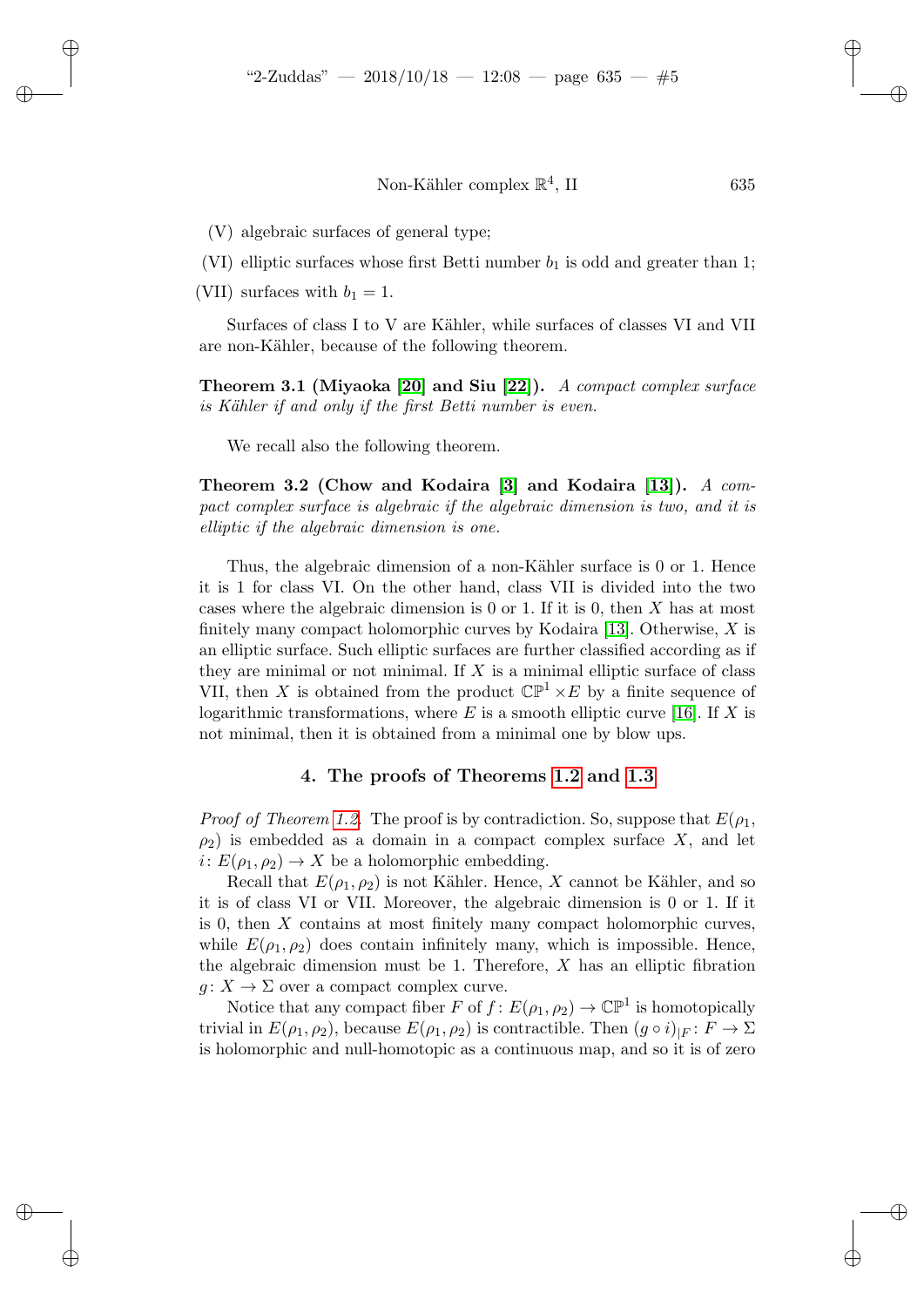degree, implying that  $q \circ i$  is constant on F. Indeed, a holomorphic nonconstant map between compact Riemann surfaces is open (hence surjective), and it has positive degree because it is orientation-preserving at the regular points.

Therefore, by compactness,  $i(F)$  is a fiber of g. In other words, i is fiber-preserving in the elliptic part of  $E(\rho_1, \rho_2)$ .

It follows that  $q \circ i$  is constant on any fiber of f, even in the non-compact ones, because the vertical derivative of  $g \circ i$ , that is the tangent map restricted to the kernel of Tf, is null in the elliptic part of  $E(\rho_1, \rho_2)$ , which is an open subset of  $E(\rho_1, \rho_2)$ , and so, by analyticity, it must be null everywhere. Therefore,  $i: E(\rho_1, \rho_2) \to X$  is a fiberwise embedding. This also implies that  $\Sigma$  must be  $\mathbb{CP}^1$ , and we can regard  $f: E(\rho_1, \rho_2) \to \mathbb{CP}^1$  as a restriction of the fibration  $g: X \to \mathbb{CP}^1$  by identifying  $E(\rho_1, \rho_2)$  with its image  $i(E(\rho_1, \rho_2)) \subset X$ .

Now, we first consider the case when  $X$  is of class VI. In this case,  $X$ is an elliptic surface over  $\mathbb{CP}^1$  such that  $b_1(X) \geq 3$ . Since  $\pi_1(T^2) = \mathbb{Z}^2$  and  $\mathbb{CP}^1$  is simply connected, the first Betti number  $b_1(X)$  must be smaller than 3. This is a contradiction.

Next, we consider  $X$  of class VII. Suppose that  $X$  is a minimal elliptic surface. Such surfaces are classified as in Section [3.](#page-3-0) There is an elliptic fibration  $\pi: X \to \mathbb{CP}^1$  having only finitely many multiple fibers that are smooth elliptic curves, and no singular fibers.

On the other hand, the fibration  $f: E(\rho_1, \rho_2) \to \mathbb{CP}^1$  has a singular fiber which is an immersed sphere with one node, and by the above argument we have  $f = \pi \circ i$ . Thus,  $\pi$  has a singular fiber, which is a contradiction.

Finally, we consider the case where  $X$  is a non-minimal elliptic surface. Let  $C \subset X$  be an exceptional curve of the first kind. Since the rational curve C cannot be a fiber of  $\pi: X \to \mathbb{CP}^1$ , it must be a branched multi-section of  $\pi$ . Then, C has a positive intersection number with an elliptic fiber of  $f: E(\rho_1, \rho_2) \to \mathbb{CP}^1$ . This is a contradiction, since  $E(\rho_1, \rho_2)$  is contractible. □

<span id="page-5-0"></span>Remark 4.1. Ichiro Enoki, in a private communication, told us that there is no compact complex surface of Calabi-Eckmann type. It is proven as follows. If a compact complex surface contains a compact holomorphic curve representing a homologically trivial 2-cycle, then it must be a surface of Class VI, a Hopf surface, a parabolic Inoue surface, or an Enoki surface [\[7\]](#page-11-7). In each case, the holomorphic curve contains a loop representing a generator of the fundamental group of the surface. This fact leads to an alternative proof of Theorem [1.2.](#page-1-1)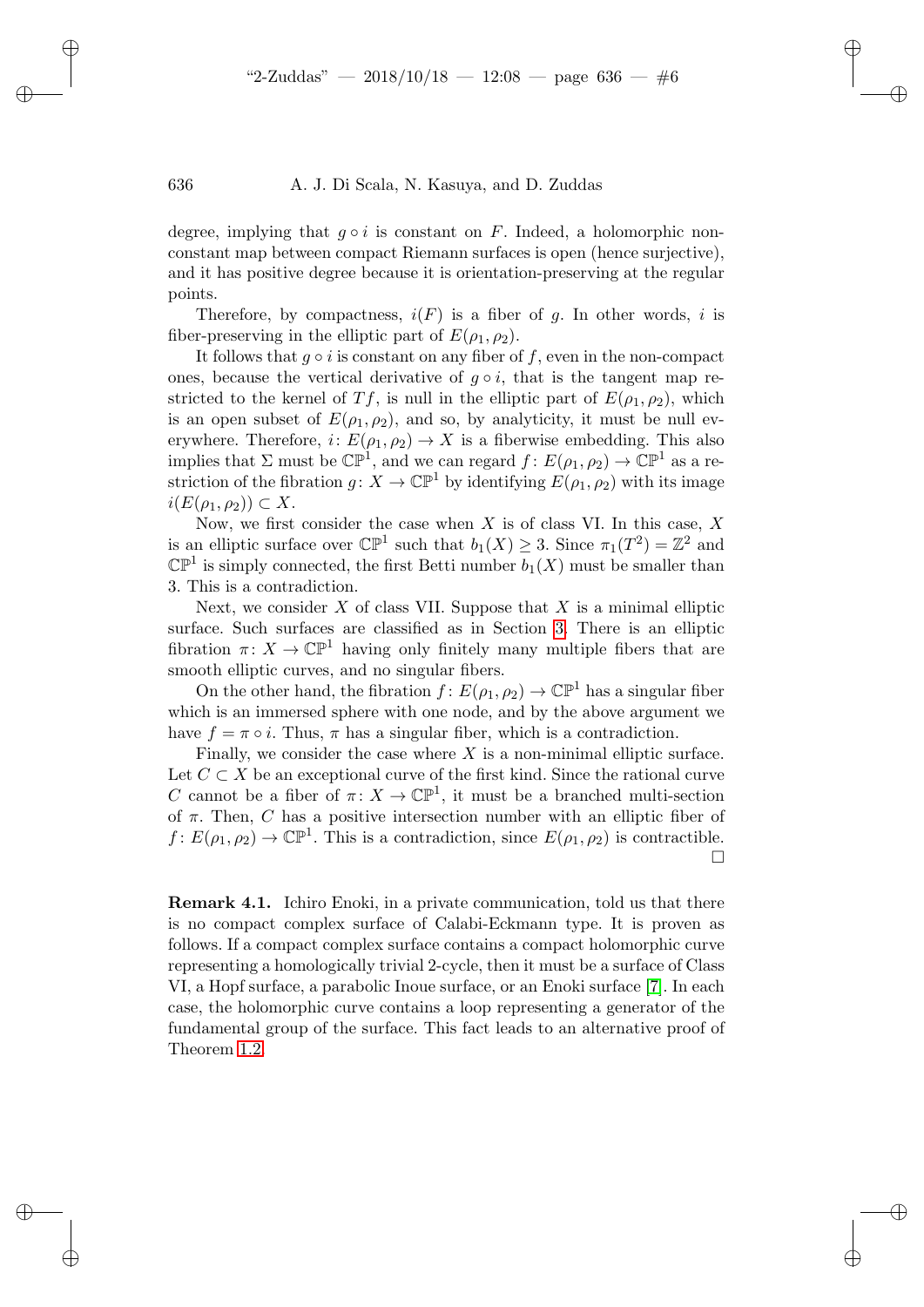*Proof of Theorem [1.3.](#page-1-2)* We begin with statement (1). Let h be a meromorphic function on  $E(\rho_1, \rho_2)$  and let  $(h) = (h)_{0} - (h)_{\infty}$  be the associated di-visor, see Griffiths and Harris [\[10,](#page-11-8) pages 36, 131]. Then,  $(h)$ <sup>0</sup> and  $(h)$ <sup>∞</sup> are codimension-1 analytic subsets and the indeterminacy set  $N = (h)_{0} \cap (h)_{\infty}$ is an analytic subset of codimension greater than 1, implying that it is a finite set.

The restriction of the meromorphic function h to  $E(\rho_1, \rho_2) - N$  is a holomorphic map  $h_1: E(\rho_1, \rho_2) - N \to \mathbb{C} \mathbb{P}^1$ . All but finitely many compact fibers of f are contained in  $E(\rho_1, \rho_2) - N$ , and they are also homotopically trivial (cf. the end of Section [2\)](#page-2-0) in the complement of N.

By the same argument in the proof of Theorem [1.2,](#page-1-1) we see that  $h$  is constant on the compact fibers of  $f$ , and then it is constant on all fibers of f. Therefore, h is the pullback of a meromorphic function s on  $\mathbb{CP}^1$ , implying that  $f^*: \mathcal{M}(\mathbb{CP}^1) \to \mathcal{M}(E(\rho_1, \rho_2))$  is surjective. On the other hand,  $f^*$  is clearly injective, and this concludes the proof of (1).

Now, we prove the statement (2). As in the Introduction, let  $\mathcal{O}_{\mathbb{CP}^1}(k)$ denote the holomorphic line bundle over  $\mathbb{CP}^1$  with first Chern number  $k \in \mathbb{Z}$ . It is well known that  $\mathcal{O}_{\mathbb{CP}^1}(k)$  is holomorphically trivial if and only if  $k = 0$ .

Consider the decomposition  $E(\rho_1, \rho_2) = W_1 \cup_i W_2$  as in Section [2.](#page-2-0) So,  $W_1$  and  $W_2$  are the preimages by f of two open disks  $\Delta_1 = \Delta(\rho_1)$  and  $\Delta_2 = \Delta(\rho_0^{-1})$  whose union is  $\mathbb{CP}^1$ . We have to show that if  $L_k = f^*(\mathcal{O}_{\mathbb{CP}^1}(k))$ is trivial, then  $k = 0$ .

Since  $\mathcal{O}_{\mathbb{CP}^1}(k)$  is holomorphically trivial over each of the disks  $\Delta_1$  and  $\Delta_2$ , there are nowhere vanishing holomorphic sections  $\sigma_i$  of  $\mathcal{O}_{\mathbb{CP}^1}(k)$  over  $\Delta_i$ , for  $i = 1, 2$ . Then, the pullback section  $f^*(\sigma_i)$  is a trivialization of  $L_k$  over  $W_i, i = 1, 2.$ 

If  $L_k$  is holomorphically trivial, there is a nowhere vanishing global holomorphic section  $\tau$ . Hence, there are holomorphic functions  $\tau_i \in \mathcal{O}^*(W_i)$ ,  $i = 1, 2$ , such that

$$
\tau_{|W_i} = \tau_i f^*(\sigma_i).
$$

Now, we show that  $\tau_1$  and  $\tau_2$  are the pullbacks of holomorphic functions on  $\Delta_1$  and  $\Delta_2$ . On  $W_1$ , the fibers of f are all compact holomorphic curves. Hence,  $\tau_1$  is constant along the fibers of f. Thus,  $\tau_1$  is the pullback  $f^*(u_1)$ of some holomorphic function  $u_1$  on  $\Delta_1$ . Then, on the intersection  $V =$  $W_1 \cap W_2$ , we have

$$
f^*(u_1\sigma_1)=\tau_2f^*(\sigma_2).
$$

Hence,  $\tau_2$  is fiberwise constant on V. By analyticity, it is fiberwise constant over  $W_2$ . Hence, there is a holomorphic function  $u_2$  on  $\Delta_2$  such that  $\tau_2 =$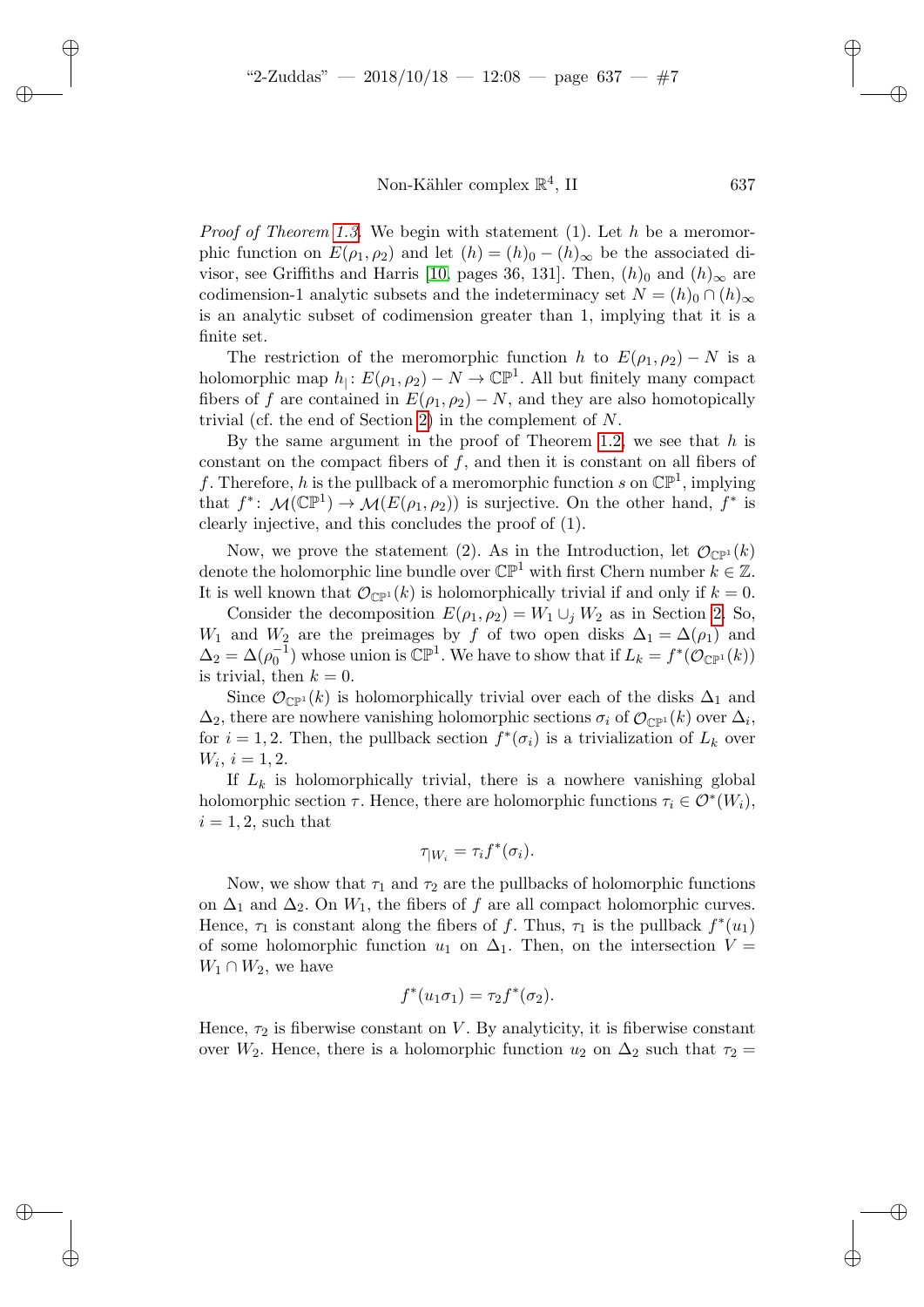$f^*(u_2)$ . Then,  $u_1\sigma_1$  and  $u_2\sigma_2$  define a nowhere vanishing holomorphic global section of  $\mathcal{O}_{\mathbb{CP}^1}(k)$ . Hence  $\mathcal{O}_{\mathbb{CP}^1}(k)$  is trivial, and so  $k = 0$ .

Next, we prove that  $\omega_{E(\rho_1,\rho_2)} = L_{-2}$ .

Set  $Y = E(\rho_1, \rho_2)$ . The canonical line bundle  $\omega_Y$  is by definition the determinant of the contangent bundle  $T^*Y$ , that is  $\omega_Y = \Lambda^2(T^*Y)$ .

Let  $(z, w)$  be the coordinates of  $\mathbb{C}^* \times \Delta(\rho_1)$ . An easy computation shows that the holomorphic 2-form

$$
\sigma = \frac{\mathrm{d}z \wedge \mathrm{d}w}{z}
$$

passes to quotient  $\mathbb{C}^* \times \Delta(0, \rho_1)/\mathbb{Z}$ , where, as above, the action is given by  $n \cdot (z, w) = (zw^n, w).$ 

Since  $\sigma$  is defined on  $\mathbb{C}^* \times \Delta(\rho_1)$ , it induces a regular holomorphic 2-form on

$$
(\mathbb{C}^* \times \Delta(0,\rho_1)/\mathbb{Z}) \cup \mathbb{C}^* = W_1 - \{q\},\
$$

where  $q$  is the nodal singularity of the singular elliptic fiber. By Hartog's theorem, it can be extended over the point q. Hence,  $\sigma$  determines a regular holomorphic 2-form on the whole elliptic fibration  $W_1$ .

Let  $(u, t)$  be the coordinates of  $\Delta(1, \rho_2) \times \Delta(\rho_0, \rho_1)$ . By the above identification of V with  $\Delta(1,\rho_2) \times \Delta(\rho_0,\rho_1)$  we see that:

$$
\sigma = \frac{\mathrm{d}u \wedge \mathrm{d}t}{u}
$$

on  $\Delta(1,\rho_2) \times \Delta(\rho_0,\rho_1)$ . By means of the biholomorphism j we get that

$$
\sigma = -\frac{\mathrm{d}z}{z} \wedge \frac{\mathrm{d}s}{s^2}
$$

where here  $(z, s)$  are coordinates of  $\Delta(1, \rho_2) \times \Delta(\rho_0^{-1})$ .

Thus,  $\sigma$  gives rise to a meromorphic section of the canonical bundle of Y. The polar set of  $\sigma$  is  $2F_2$ , where  $F_2$  is an annulus fiber of the map f. Hence we obtain that

$$
\omega_Y = f^*(\mathcal{O}_{\mathbb{CP}^1}(-2)).
$$

Finally, we prove statement  $(3)$ . For a complex manifold Y, it is well known that the exponential function gives rise to the following short exact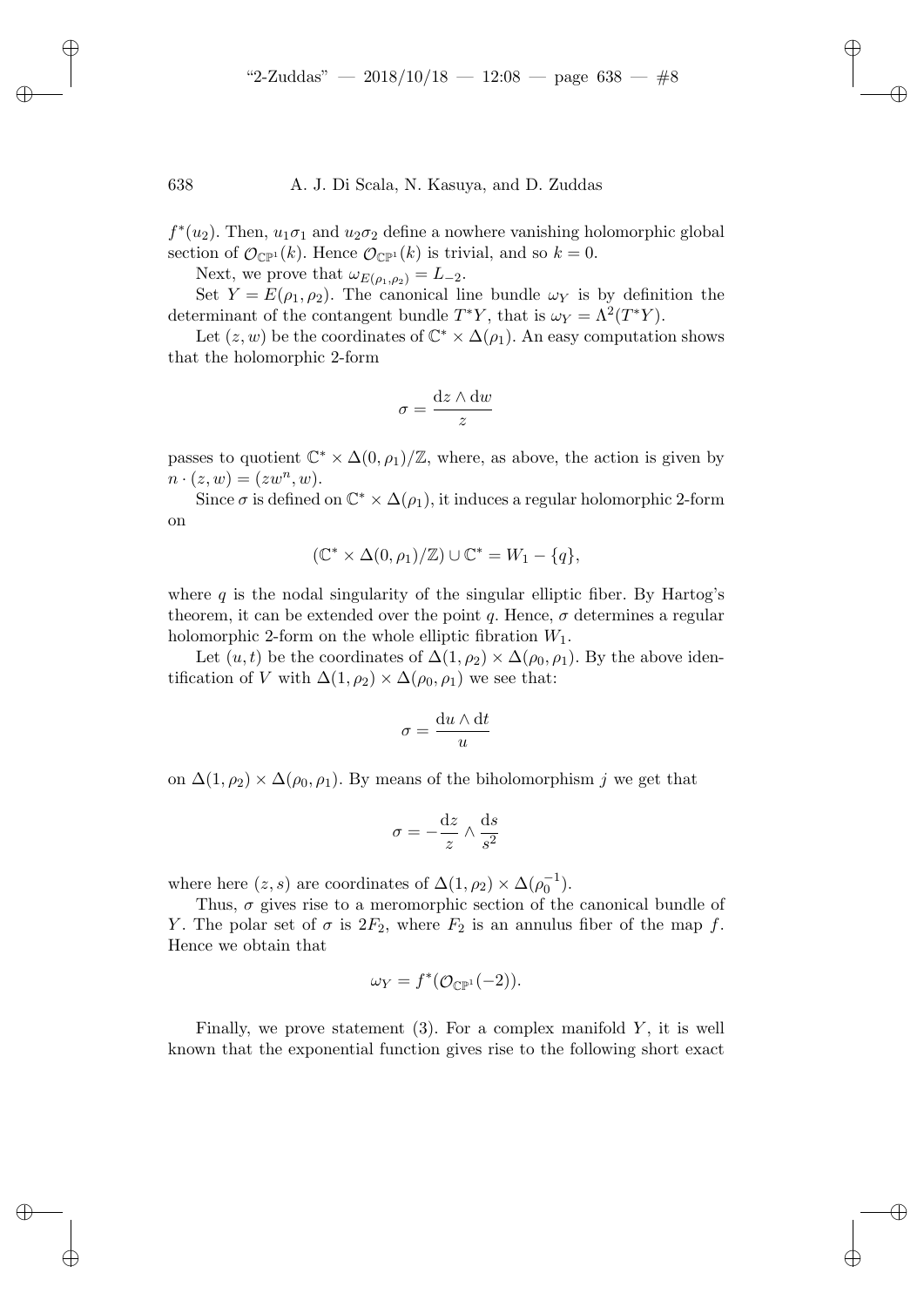sequence of sheaves:

$$
0 \to \mathbb{Z} \to \mathcal{O}_Y \to \mathcal{O}_Y^* \to 0.
$$

For  $Y = E(\rho_1, \rho_2)$ , being diffeomorphic to  $\mathbb{R}^4$ , we obtain the following isomorphism from the associated long exact sequence of cohomology groups

$$
Pic(Y) = H^1(Y, \mathcal{O}_Y^*) \cong H^1(Y, \mathcal{O}_Y).
$$

By definition,  $H^1(Y, \mathcal{O}_Y)$  is a complex vector space. Hence,  $Pic(E(\rho_1, \rho_2))$ is isomorphic to the additive group of a complex vector space. We have already proved that  $Pic(E(\rho_1, \rho_2))$  is not trivial. Therefore, it is uncountable.  $\Box$ 

#### 5. The proofs of Theorems [1.4](#page-1-0) and [1.6](#page-2-1)

<span id="page-8-0"></span>Proof of Theorem [1.4.](#page-1-0) The first sentence of the statement is straightforward, because the Calabi-Eckamnn type surface  $E(\rho_1, \rho_2)$  is holomorphically embedded in the total space as the zero section of the bundle. We prove the second sentence.

Let  $Q^{n+2}(\rho_1, \rho_2, k) \cong \mathbb{R}^{2n+4}$  be the total space of the holomorphic vector bundle  $L_{k_1} \oplus \cdots \oplus L_{k_n}$ , and let  $\pi_k$  be its projection map, that is

$$
\pi_k \colon Q^{n+2}(\rho_1, \rho_2, k) \to E(\rho_1, \rho_2),
$$

with  $k = (k_1, \ldots, k_n)$ . Put  $\xi_k = \mathcal{O}_{\mathbb{CP}^1}(k_1) \oplus \cdots \oplus \mathcal{O}_{\mathbb{CP}^1}(k_n)$ . We have  $\pi_k = f^*(\xi_k)$ . Then,  $Q^{n+2}(\rho_1, \rho_2, k) = \{(x, y) \in E(\rho_1, \rho_2) \times E(\xi_k) | f(x) = \xi_k(y)\},$ 

where we denote by  $E(\xi_k)$  the total space of  $\xi_k$ . The map  $\pi_k$  is the projection on the first factor, and we denote by  $\tilde{f}: Q^{n+2}(\rho_1, \rho_2, k) \to E(\xi_k)$  the projection on the second factor, as it is shown in the following commutative diagram.

$$
Q^{n+2}(\rho_1, \rho_2, k) \xrightarrow{\tilde{f}} E(\xi_k)
$$

$$
\pi_k \downarrow \qquad \qquad \downarrow \xi_k
$$

$$
E(\rho_1, \rho_2) \xrightarrow{f} \mathbb{CP}^1
$$

Next, we classify compact connected holomorphic curves on  $Q^{n+2}(\rho_1, \rho_2, \rho_3)$ k). Let S be a compact Riemann surface and let  $\iota: S \to Q^{n+2}(\rho_1, \rho_2, k)$  be a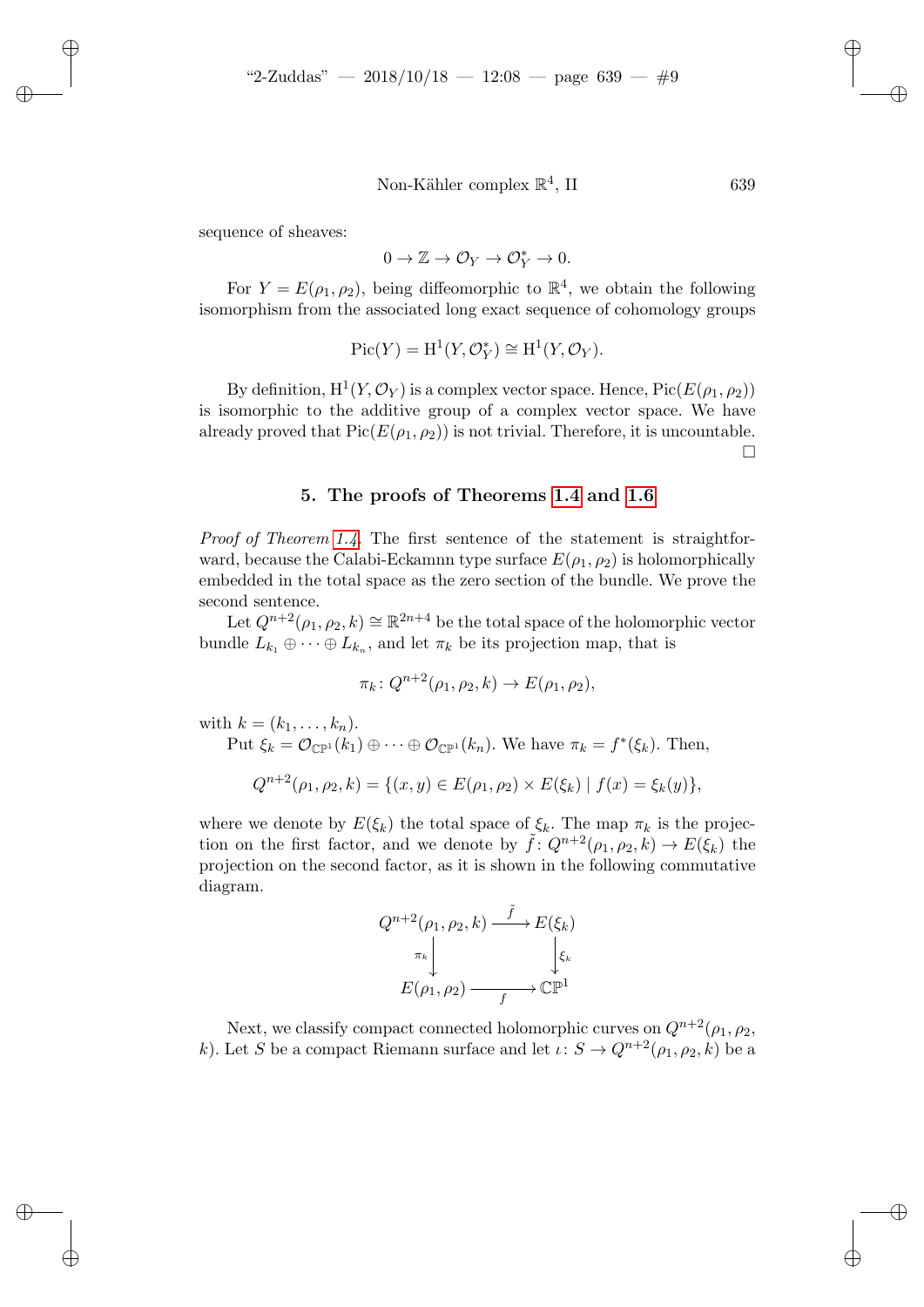holomorphic immersion. The holomorphic map  $\xi_k \circ \tilde{f} \circ \iota \colon S \to \mathbb{CP}^1$  is nullhomotopic, because  $Q^{n+2}(\rho_1, \rho_2, k)$  is contractible, and hence it is constant (cf. the proof of Theorem [1.2](#page-1-1) again).

Therefore,  $(\bar{f} \circ \iota)(S)$  is contained in a fiber of  $\xi_k$ , which is biholomorphic to  $\mathbb{C}^n$ . This implies that  $\tilde{f} \circ \iota$  is constant. Hence,  $\pi_k \circ \iota: S \to E(\rho_1, \rho_2)$  must be a holomorphic immersion. By the classification of compact holomorphic curves on  $E(\rho_1, \rho_2)$ ,  $(\pi_k \circ \iota)(S)$  is a compact fiber of f.

It follows that compact connected holomorphic curves in  $Q^{n+2}(\rho_1, \rho_2, k)$ are of the form  $F_p \times \{y\}$  where  $F_p = f^{-1}(p)$  is a compact fiber of f, and  $\xi_k(y) = p$ , for some  $p \in \mathbb{C} \mathbb{P}^1$ .

Now, suppose that there exists a biholomorphism  $\Phi: Q^{n+2}(\rho_1, \rho_2, k) \to$  $Q^{n+2}(\rho'_1, \rho'_2, k')$ , where  $k' = (k'_1, \ldots, k'_n) \in \mathbb{Z}^n$  is another *n*-tuple with not decreasing components, and  $1 < \rho'_2 < (\rho'_1)^{-1}$ . We are going to show that  $(\rho_1, \rho_2, k) = (\rho'_1, \rho'_2, k').$ 

By keeping the above notation, we consider the map  $f' : E(\rho'_1, \rho'_2) \to \mathbb{CP}^1$ of the construction in Section [2,](#page-2-0) the bundle  $\pi_{k'}$ , and the projection map  $\tilde{f}' : Q^{n+2}(\rho'_1, \rho'_2, k') \to E(\xi_{k'})$  such that  $\xi_{k'} \circ \tilde{f}' = f' \circ \pi_{k'}$ .

Let  $F_p \times \{y\}$  be a compact connected holomorphic curve in  $Q^{n+2}(\rho_1, \rho_2, \rho_3)$ k). Then,  $\Phi(F_p \times \{y\}) = F'_{p'} \times \{y'\}$  for certain  $p' \in \mathbb{CP}^1$  and  $y' \in E(\xi_{k'})$  such that  $\xi_{k'}(y') = p'$ , with  $F'_{p'} = (f')^{-1}(p')$ .

By the construction of Section [2,](#page-2-0) there is a biholomorphism  $F_p \cong F'_{p'}$  if and only if  $p = p'$  (by considering the moduli of elliptic fibers).

By analyticity, the equality  $\Phi(F_p \times \{y\}) = F'_p \times \{y'\}$  must hold for all  $p \in \mathbb{CP}^1$  and for all  $y \in \xi_k^{-1}$  $\chi_k^{-1}(p)$ , where  $y' \in \xi_{k'}^{-1}$  $_{k'}^{-1}(p)$  is uniquely determined by p and y. Therefore, there are two biholomorphisms  $\varphi: E(\rho_1, \rho_2) \to E(\rho'_1, \rho'_2)$ and  $\psi: E(\xi_k) \to E(\xi_{k'})$ , such that

$$
\Phi(x, y) = (\varphi(x), \psi(y))
$$

for all  $(x, y) \in Q^{n+2}(\rho_1, \rho_2, k)$ . An application of the main theorem of [\[5\]](#page-11-0) yields  $(\rho_1, \rho_2) = (\rho'_1, \rho'_2)$ .

Note that  $\psi$  is a fiberwise biholomorphism (that is,  $\xi_{k'} \circ \psi = \xi_k$ ), but is not necessarily a linear bundle isomorphism. So, we take the fiber derivative of  $\psi$  evaluated along the zero section of  $\xi_k$ . By identifying the fibers of  $\xi_k$  and  $\xi_{k'}$  with the corresponding tangent spaces at a suitable point, we obtain a linear isomorphism  $\xi_k \cong \xi_{k'}$  of holomorphic vector bundles. Then, the Birkhoff-Grothendieck theorem [\[11\]](#page-12-10) tells us that  $k = k'$ . — П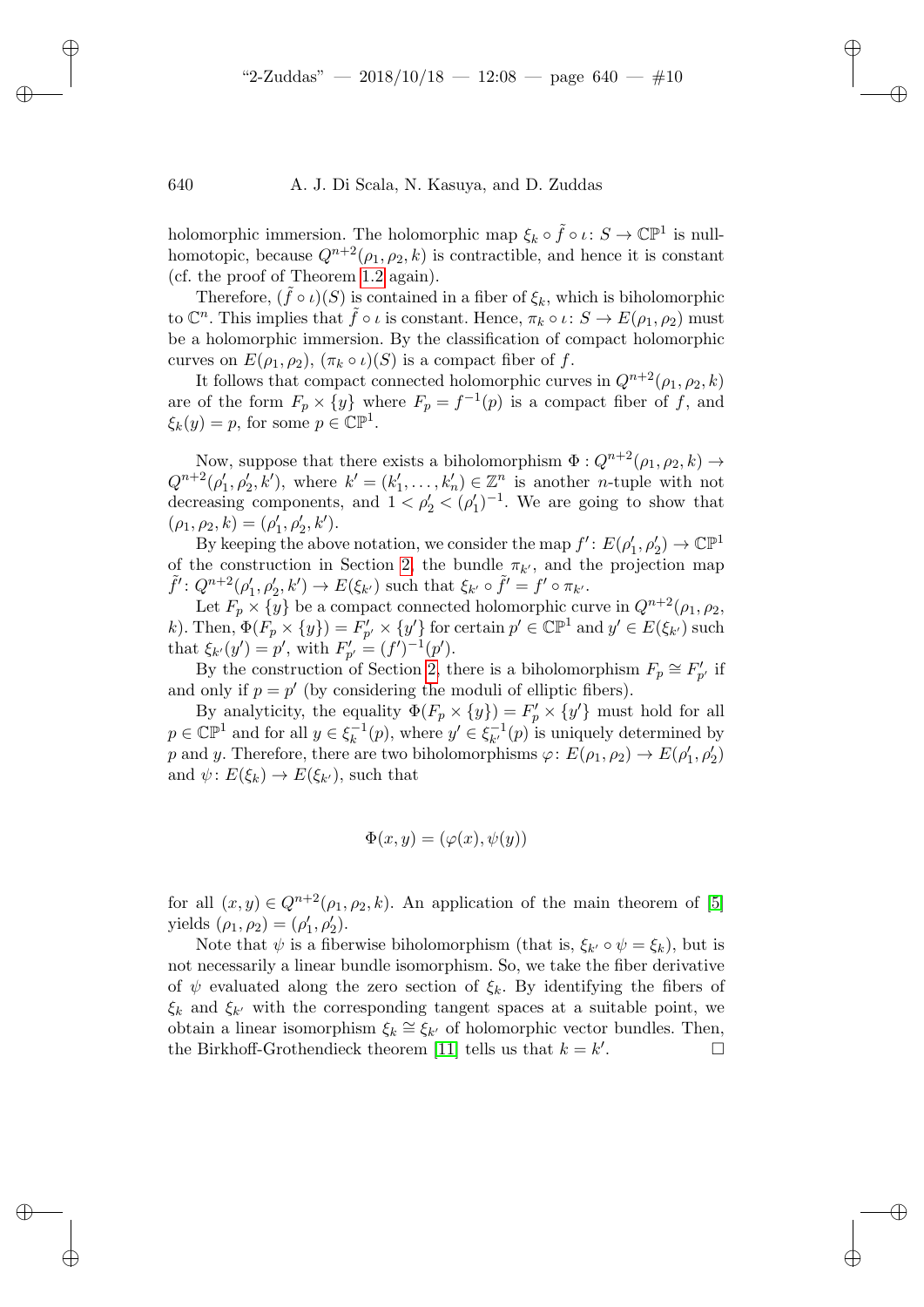Proof of Theorem [1.6.](#page-2-1) Teichner and Vogt proved in an unpublished paper that any oriented 4-manifold admits a spin<sup>c</sup>-structure (see Gompf and Stipsicz  $[9,$  Remark 5.7.5] for a sketch of their proof). By Gompf  $[8]$ , a spin<sup>c</sup>structure is a homotopy class of complex structures over the 2-skeleton that are extendable over the 3-skeleton. Since  $M$  is non-compact, it has the homotopy type of a 3-complex. It follows that  $M$  admits an almost complex structure that is compatible with the given orientation.

There is a nowhere zero vector field on  $M$ , because  $M$  is non-compact. Thus, the tangent bundle  $TM$ , regarded as a rank-two complex vector bundle, splits as the Whitney sum of a complex line bundle  $\xi$  and a complex trivial line bundle  $\varepsilon^1$ , that is  $TM = \xi \oplus \varepsilon^1$ .

Let  $t: M \to \mathbb{CP}^{\infty}$  be a classifying map for  $\xi$ , so that  $\xi$  is the pullback of the tautological line bundle over  $\mathbb{CP}^{\infty}$ . Up to homotopy we can assume that t takes values in the 3-skeleton of  $\mathbb{CP}^{\infty}$ , which is  $\mathbb{CP}^{1}$ .

Then, TM is isomorphic, as a real vector bundle, to a pullback of an oriented non-trivial rank-four real vector bundle over  $S^2$ . Since  $\pi_1(SO(4))$  =  $\mathbb{Z}_2$ , there is only one such bundle up to isomorphisms, which is equivalent to the restriction to  $\mathbb{CP}^1 \subset \overline{\mathbb{CP}}^2 - \{\text{pt}\}\$  of  $T(\overline{\mathbb{CP}}^2 - \{\text{pt}\}).$ 

Hence, there is a monomorphism of real vector bundles

$$
G\colon TM\to T(\overline{\mathbb{CP}}^2-\{\textup{pt}\}).
$$

By Phillips theorem [\[21\]](#page-12-11), there is an orientation-preserving immersion

$$
g\colon M\to\overline{\mathbb{CP}}^2-\{\text{pt}\}.
$$

Notice that  $\overline{\mathbb{CP}}^2 - \{pt\}$  admits a Calabi-Eckmann type complex structure, obtained by taking the blow up of  $E(\rho_1, \rho_2)$  at a point (cf. [\[5,](#page-11-0) Corollary 6]). Let us denote by  $P(\rho_1, \rho_2) \cong \overline{\mathbb{CP}}^2 - \{\text{pt}\}\$  such blow up. It is still true that any holomorphic torus in  $P(\rho_1, \rho_2)$  away from the blow up point is contained in a 4-ball.

Now, take a 4-ball  $D \subset M$  where the restriction of g is an embedding. Up to isotopy we can assume that  $g(D)$  contains a holomorphic torus of  $P(\rho_1, \rho_2)$ . Then, the complex structure on M induced by g is of Calabi-Eckmann type.

**Remark 5.1.** The proof of Theorem [1.6](#page-2-1) can be slightly modified to show that any non-compact connected oriented 4-manifold  $M$  can be immersed into  $\mathbb{CP}^2$ , implying the known fact that M admits a Kähler complex structure. With Theorem [1.6,](#page-2-1) we have shown that any non-compact connected oriented 4-manifold admits both Kähler and non-Kähler complex structures.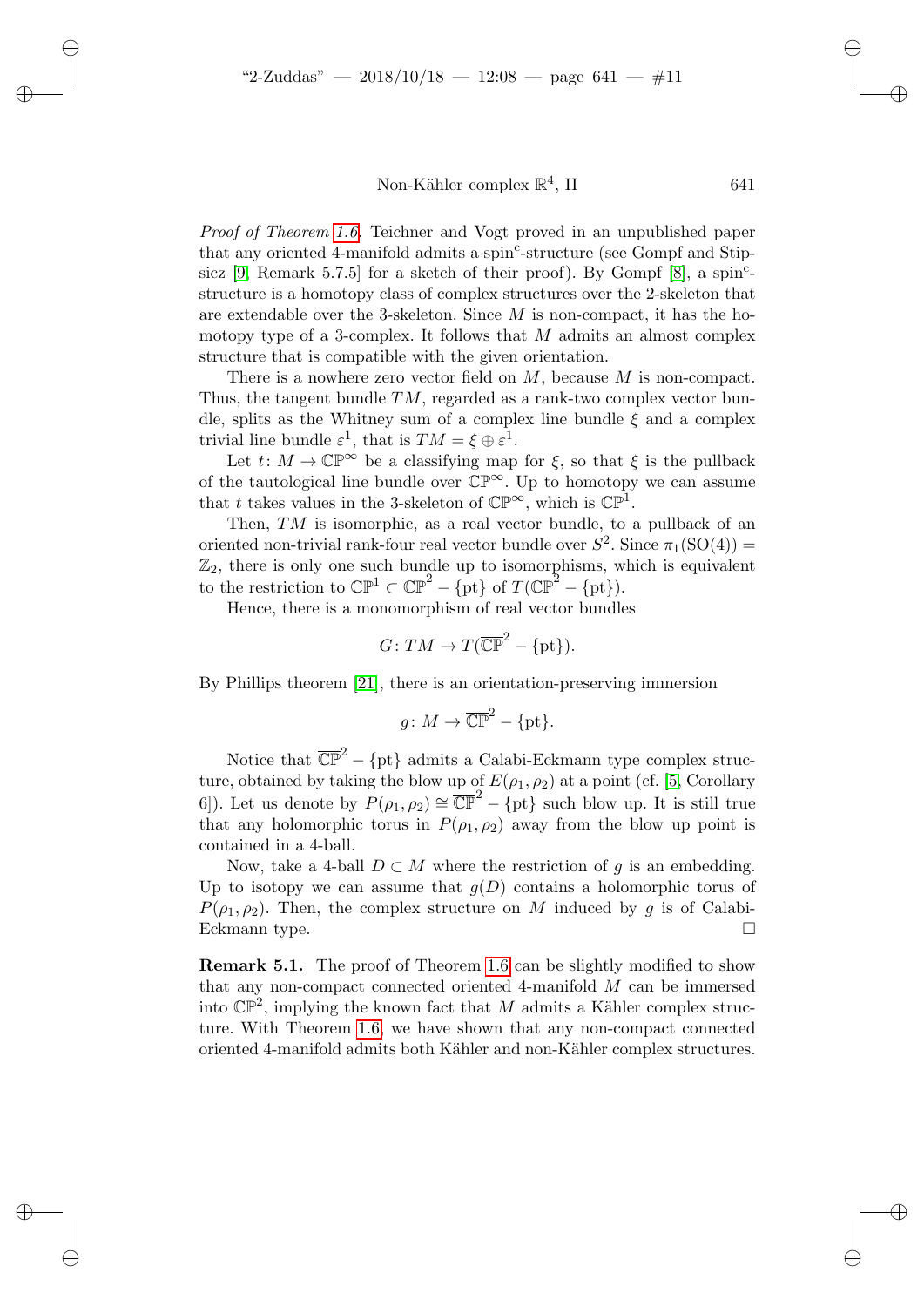#### Acknowledgements

Antonio J. Di Scala and Daniele Zuddas are members of GNSAGA of INdAM.

We acknowledge support of the ERC 2013 Advanced Research Grant number 340258 TADMICAMT.

This work was partially written at Korea Institute for Advanced Study in Seoul, Republic of Korea.

The authors would like to thank Prof. Ichiro Enoki for Remark [4.1.](#page-5-0)

#### References

- <span id="page-11-3"></span>[1] N. Apostolakis, R. Piergallini, and D. Zuddas, Lefschetz fibrations over the disc, Proc. Lond. Math. Soc. 107 (2013), 340–390.
- <span id="page-11-1"></span>[2] E. Calabi and B. Eckmann, A class of compact, complex manifolds which are not algebraic, Ann. of Math.  $58$  (1953), 494–500.
- <span id="page-11-6"></span>[3] W. L. Chow and K. Kodaira, On analytic surfaces with two independent meromorphic functions, Proceedings of the National Academy of Sciences of the U. S. A., 38 (1952), 319–325.
- <span id="page-11-5"></span>[4] A. J. Di Scala, N. Kasuya and, D. Zuddas, On embeddings of almost complex manifolds in almost complex Euclidean spaces, Journal of Geometry and Physics 101 (2016), 19–26.
- <span id="page-11-0"></span>[5] A. J. Di Scala, N. Kasuya, and D. Zuddas, Non-Kähler complex structures on  $\mathbb{R}^4$ , Geom. Topol. 21 (2017), 2461-2473.
- <span id="page-11-4"></span>[6] A. J. Di Scala and L. Vezzoni, Complex submanifolds of almost complex *Euclidean spaces*, Q. J. Math. **61** (2010), 401–405.
- <span id="page-11-7"></span>[7] I. Enoki, On surfaces of class  $VII_0$  with curves, Proc. Japan Acad. Ser. A Math. Sci. 56 (1980), no. 6, 275–279.
- <span id="page-11-9"></span>[8] R. E. Gompf, Spin<sup>c</sup>-structures and homotopy equivalences, Geom. Topol. 1 (1997), 41–50.
- <span id="page-11-2"></span>[9] R. E. Gompf and A. I. Stipsicz, 4-Manifolds and Kirby Calculus, Graduate Studies in Mathematics 20, American Mathematical Society, 1999.
- <span id="page-11-8"></span>[10] P. Griffiths and J. Harris, Principles of algebraic geometry, Pure and Applied Mathematics, Wiley-Interscience, New York, 1978.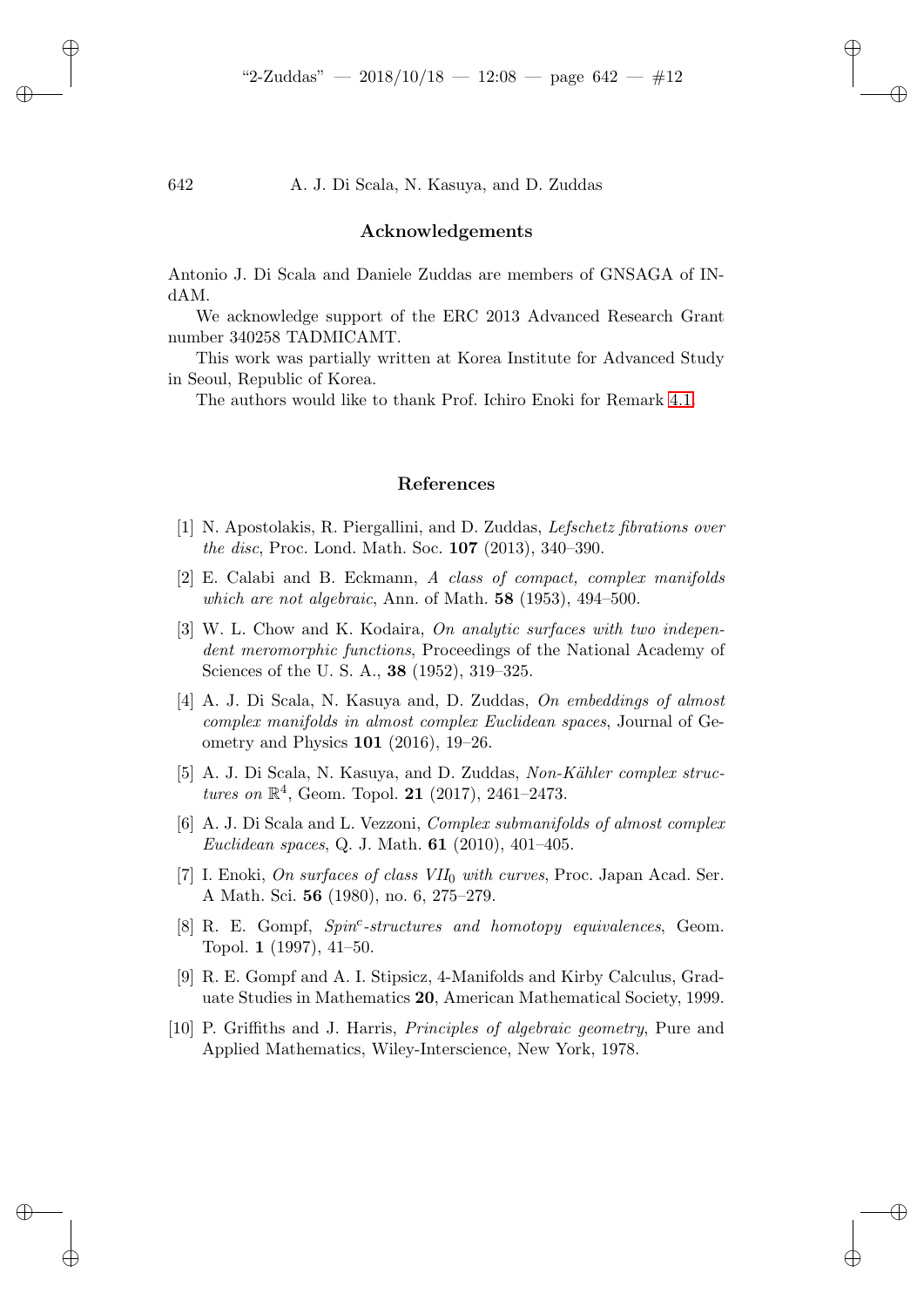- <span id="page-12-10"></span> $[11]$  A. Grothendieck, Sur la classification des fibrés holomorphes sur la sphère de Riemann, Amer. J. Math.  $79$  (1957), 121–138.
- <span id="page-12-0"></span>[12] N. Kasuya and D. Zuddas, A concave holomorphic filling of an overtwisted contact 3-sphere, preprint  $(2017)$ ,  $arXiv:1711.07429$ .
- <span id="page-12-1"></span>[13] K. Kodaira, On compact complex analytic surfaces, I, Ann. of Math. 71 (1960), 111–152.
- <span id="page-12-3"></span>[14] K. Kodaira, On compact analytic surfaces: II, Ann. of Math. 77 (1963), 563–626.
- <span id="page-12-2"></span>[15] K. Kodaira, On compact analytic surfaces, III, Ann. of Math. 78 (1963), 1–40.
- <span id="page-12-9"></span>[16] K. Kodaira, On the structure of compact complex analytic surfaces, II, Amer. J. Math. 88 (1966), 682–721.
- <span id="page-12-6"></span>[17] K. Kodaira, On the structure of compact complex analytic surfaces, III, Amer. J. Math. 90 (1968), 55–83.
- <span id="page-12-5"></span>[18] K. Kodaira, On the structure of complex analytic surfaces, IV, Amer. J. Math. 90 (1968), 1048–1066.
- <span id="page-12-4"></span>[19] Y. Matsumoto, On 4-manifolds fibered by tori, Proc. Japan Acad. Ser. A Math. Sci. 58 (1982), no. 7, 298–301.
- <span id="page-12-7"></span>[20] Y. Miyaoka, Kähler metrics on elliptic surfaces, Proc. Japan Acad. Ser. A Math. Sci. 50 (1974), 533–536.
- <span id="page-12-11"></span>[21] A. Phillips, Submersions of open manifolds, Topology 6 (1967), 171– 206.
- <span id="page-12-8"></span> $[22]$  Y. T. Siu, Every K3 surface is Kähler, Invent. Math. **73** (1983), 139– 150.